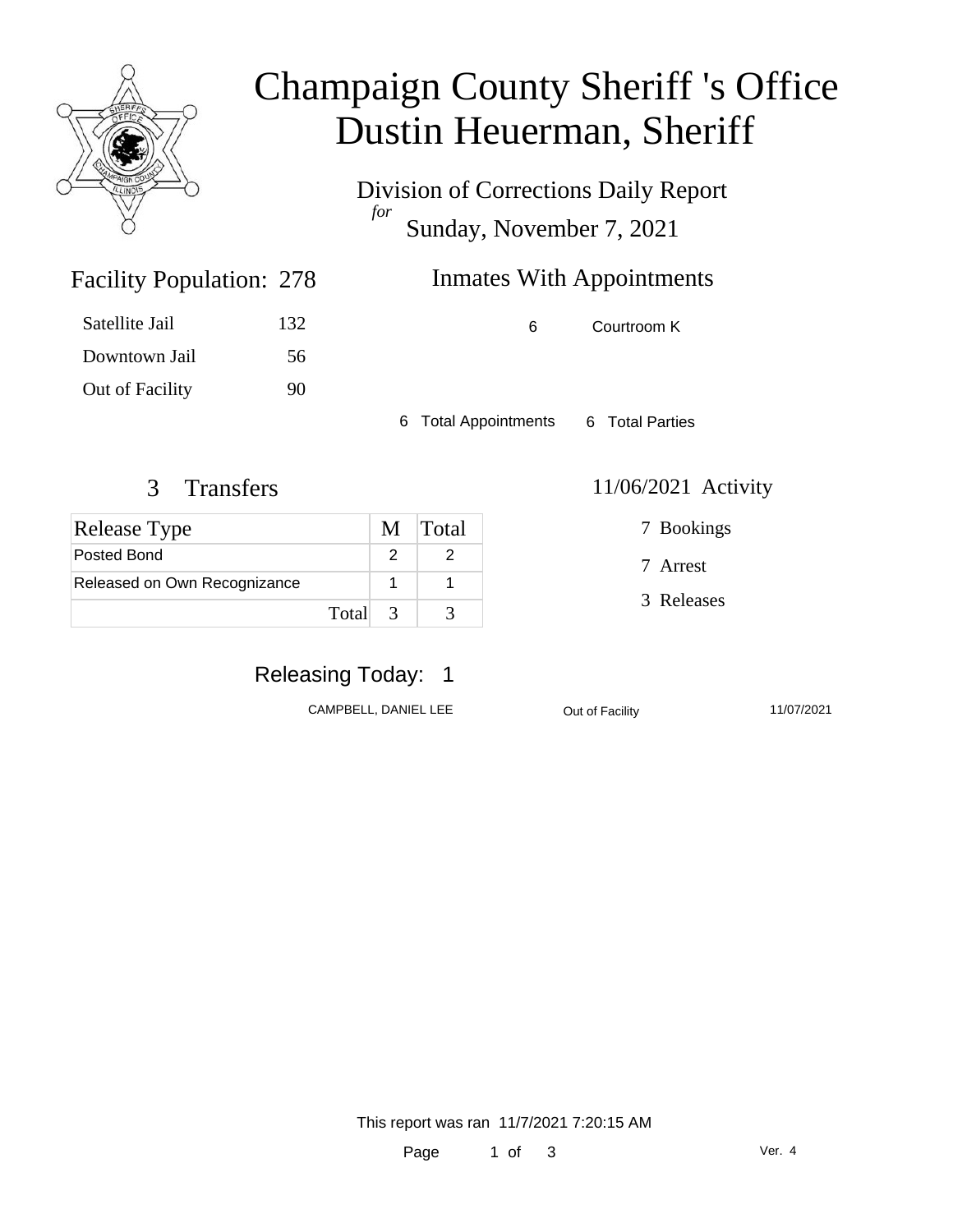

# Champaign County Sheriff 's Office Dustin Heuerman, Sheriff

Division of Corrections Daily Report *for* Sunday, November 7, 2021

#### Custody Status Count

- Civil Other 1
- Electronic Home Dentention 20
	- Felony Arraignment 11
		- Felony Other 6
	- Felony Pre-Sentence 5
		- Felony Pre-Trial 184
	- Felony Pre-Trial DUI 3
	- Felony Sentenced CCSO 5
	- Felony Sentenced IDOC 17
		- Hold Other 4
		- Hold Sentenced IDOC 1
	- Misdemeanor Arraignment 4
		- Misdemeanor Other 1
		- Misdemeanor Pre-Trial 3
			- Petition to Revoke 3
			- Remanded to DHS 10
				- Total 278